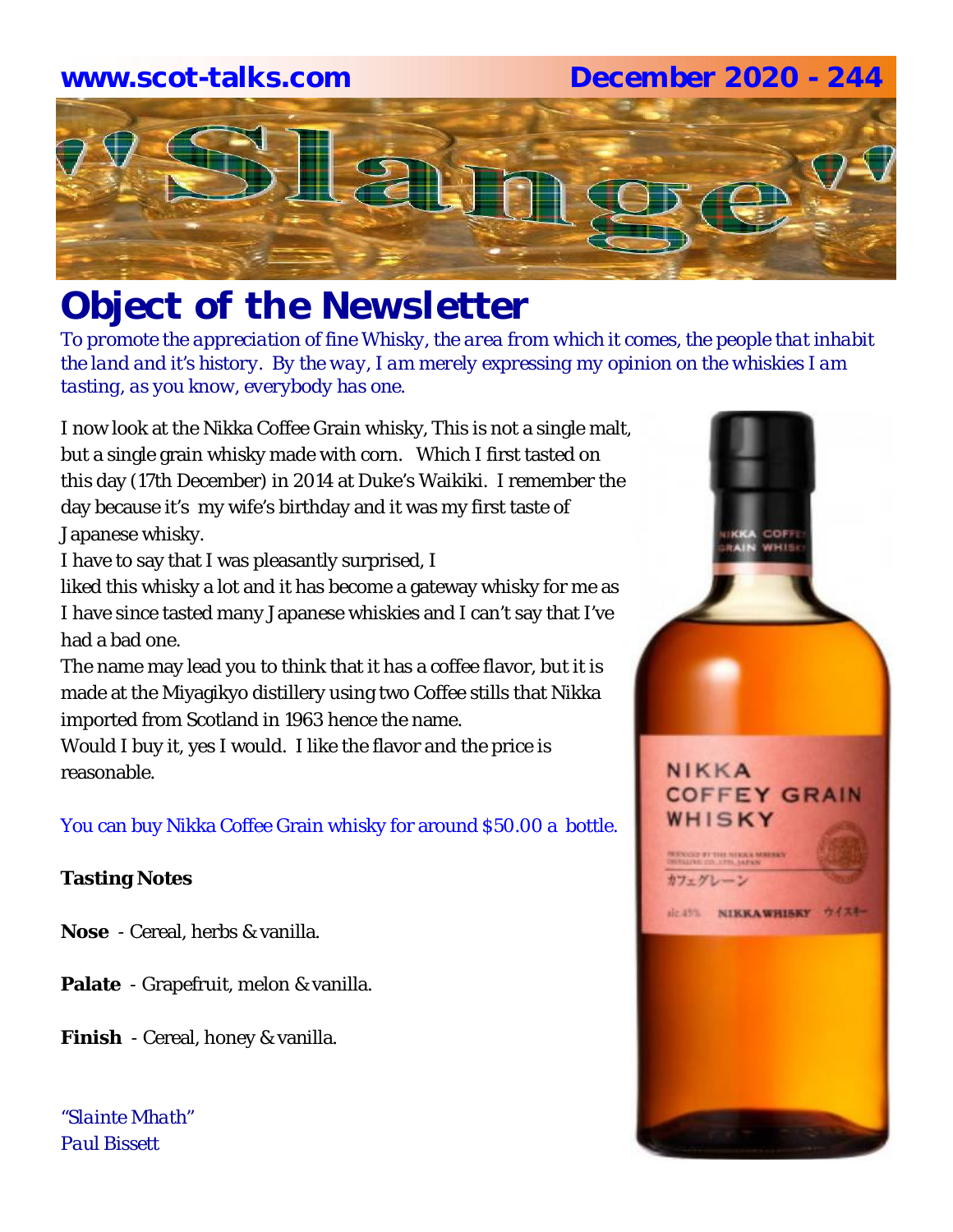#### **www.scot-talks.com December 2020 - 244**



# **Retracing the Scottish roots of Japanese whisky**

The founder of Nikka whisky learned much of his craft in Scotland By SEAN MURPHY

In Japan, there is an old proverb:-

''Koketsu ni irazunba koji wo ezu - if you do not enter the tiger's cave, you will not catch its cub.''

Sometimes if you don't take risks you cannot gain great reward, in 1918 this must have been the spirit with which Masataka Taketsuru set out on the long journey to Glasgow to study chemistry and learn the secrets of distilling in the home of whisky.

A tiger's cave however, might have been a less daunting option, for Japan was very much an insular country in those pre WWII days and even though Taketsuru was well travelled in his homeland, Scotland must have seemed like a strange and sometimes scary new world.

He must have been an odd sight. A dapper, well-dressed Japanese man walking through Buchanan Bus Station while whistling Japanese folk songs to calm his nerves before setting off by bus to the campus hidden beneath the gothic spires of Glasgow University Chapel.

It was here that he continued his quest for knowledge. The buildings there must have been stunning to him, the strange architecture so different from the small Japanese buildings of his home town.

This would be his base for the next few years and although he would travel north to Speyside, the whisky heartland and south to Campbeltown peninsula (to study at Hazelburn distillery) it was Glasgow he would return to and eventually find his true love.

For having spent his meagre earnings on his travels he was forced to seek cheaper accommodation in the small town of Kirkintilloch, with the Cowan family. It was while living here that he found that whisky knowledge was not all Scotland had to offer, for in the company of the Mr and Mrs Cowan's eldest daughter, Rita, he found an enduring love. The story is said that one Christmas eve, while the family introduced Taketsuru to the British tradition of the pudding, that when Rita found the ring (a symbol of marriage) and Taketsuru the thimble (the symbol of a blessed life and good luck), this was seen as the traditional sign of serendipity and blossoming love.

Though he and Rita eventually returned to Japan to be married - also where Taketsuru founded Nikka to become the father of Japanese whisky (his teachings still guide Japenese whisky making to this day) - he never forgot his adoptive homeland.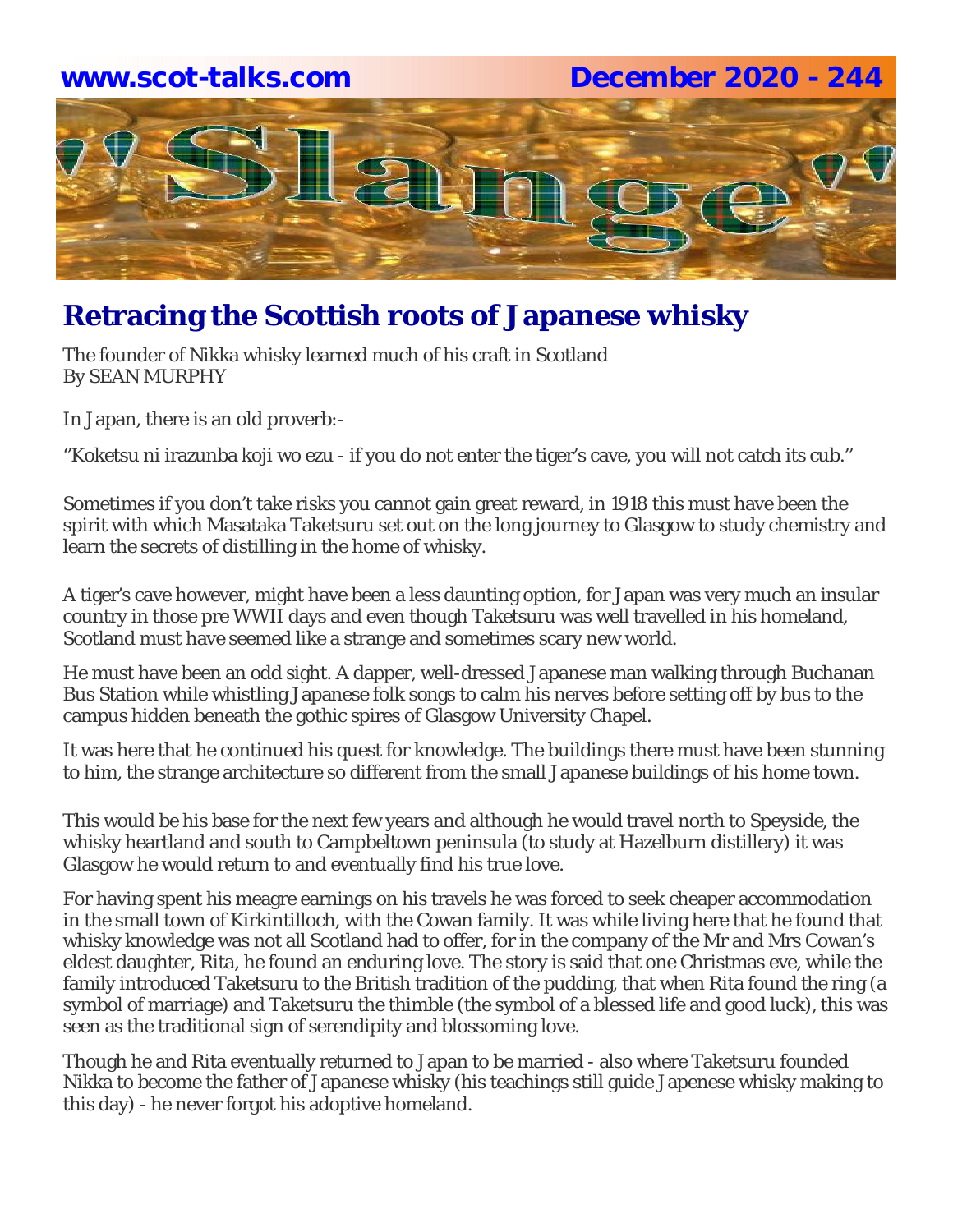# **www.scot-talks.com December 2020 - 244**

Below is a simple guide to help you choose your Whisky, and the flavor notes you should expect from it. Being Scottish I recommend you find a likely candidate and try it in a bar before buying the whole bottle. This Issue; Nikka Coffee Grain whisky. For more information on this whisky go to www.nikka.com/eng



Floral, Herbal, fresh

Nutty, biscuit (cookie), Subtle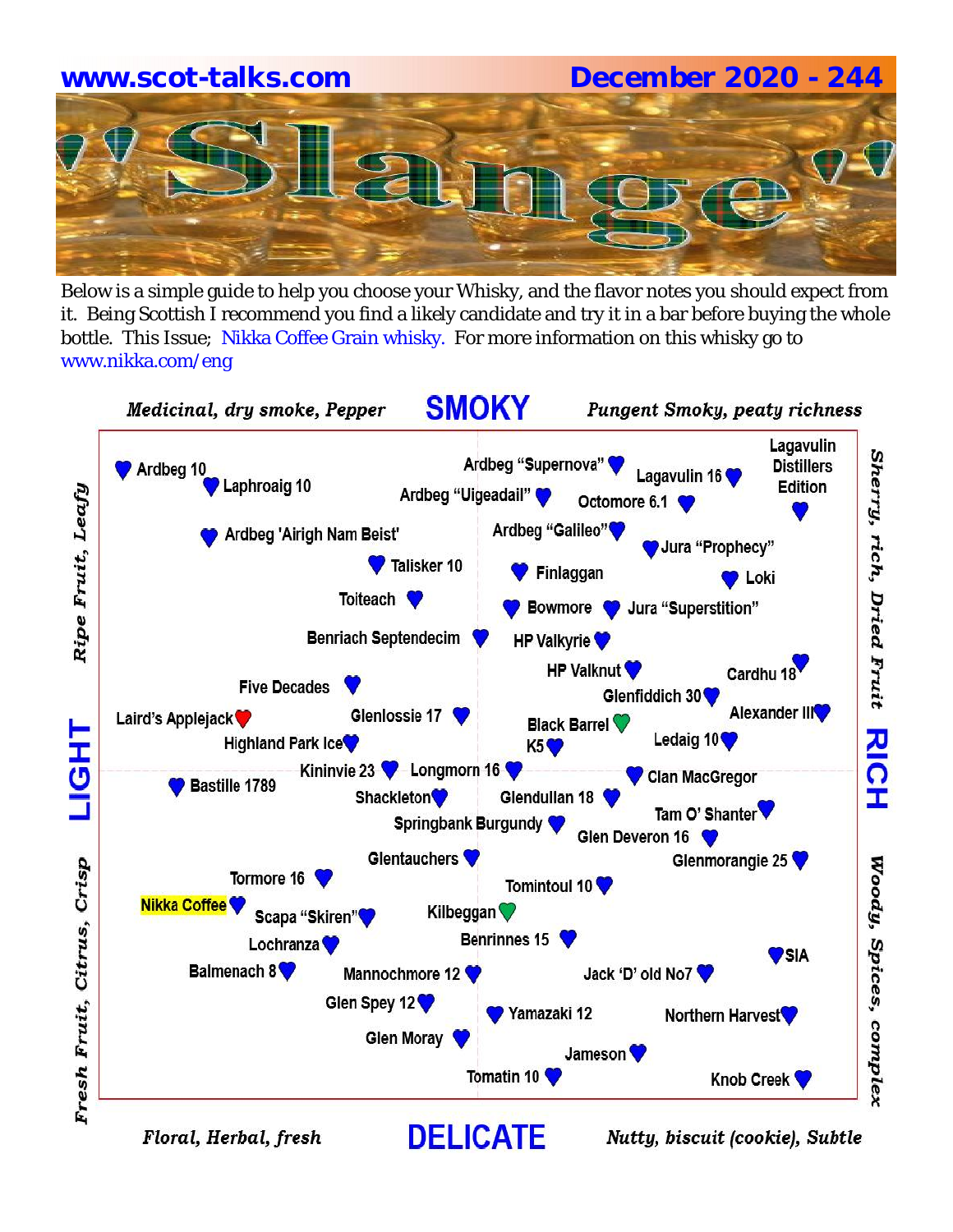

## **Retracing the Scottish roots of Japanese whisky cont.**

#### **Mixology**

And so it was in that adventurous spirit that the competitors of the recent Nikka Coffey Blend perfect serve mixology competition must have set out with. Hailing from several major countries in Europe including France, Italy, Germany, Russia, the Czech Republic and the UK, they had indeed come from far and wide. The Competition, now in its 3rd year and traditionally held in Paris (the home of Maison du whisky, the biggest importer of Japanese whisky in Europe) has moved its setting, the organisers deciding to choose Glasgow and the beautiful Blythswood Hotel.

Stanislav Vdrna, the Nikka global ambassador is well aware of why the city was the perfect choice, 'it just relates to the history so well, this is where the whole story [of Nikka] began, this is the birth place of Japanese whisky.' So, it is in front of the impressive gantry of the Blythswood's Salon bar that the competitors gather, a sense of impetus grows as each of them begins to set up their preparations within the bar itself.

Adam McGurk of the Hawksmoor in London won the British heats and wearing a nifty bow tie, cuts a classically English figure, though his demeanour is even cooler than his style. This, it seems, comes with the territory of being a mixologist. Adam isn't nervous; he's been to events like this before though maybe not with the prestige of this one. "I won the Jack Daniel's 150th birthday competition recently, and as the winner I'm off to Tennessee next year." So why wasn't he nervous?

"Simple, I use the teachings of Bruce Lee, I've learned the technique, mastered it and now it's time to forget it and concentrate on the task ahead."

He isn't the only competitor who's confident either, Doreen Philipp of Germany, is the only girl in the competition but she's not bothered by the pressure that brings, "I like to mix it up with the boys," no pun intended, "girls offer a different perspective, we like to pay more attention to detail and presentation. Though, I do think sometimes that girls will doubt themselves more, as boys just don't seem to worry that much."

#### **Cocktails**

It is here that the mixologists really come into their own, although the scenarios thrown at them ranged from 'a man stood up on a date', 'a first timer' and 'first drink of the day' the competitors reacted with typical confidence, the highlights being Tommaso's unique 'picnikka' that involved a blanket, Italian songs and a lot of food (including fresh bergamot), Adam Hrapko's Ice sculpted skull and Ilia's Samovar (a beautiful Russian teapot).